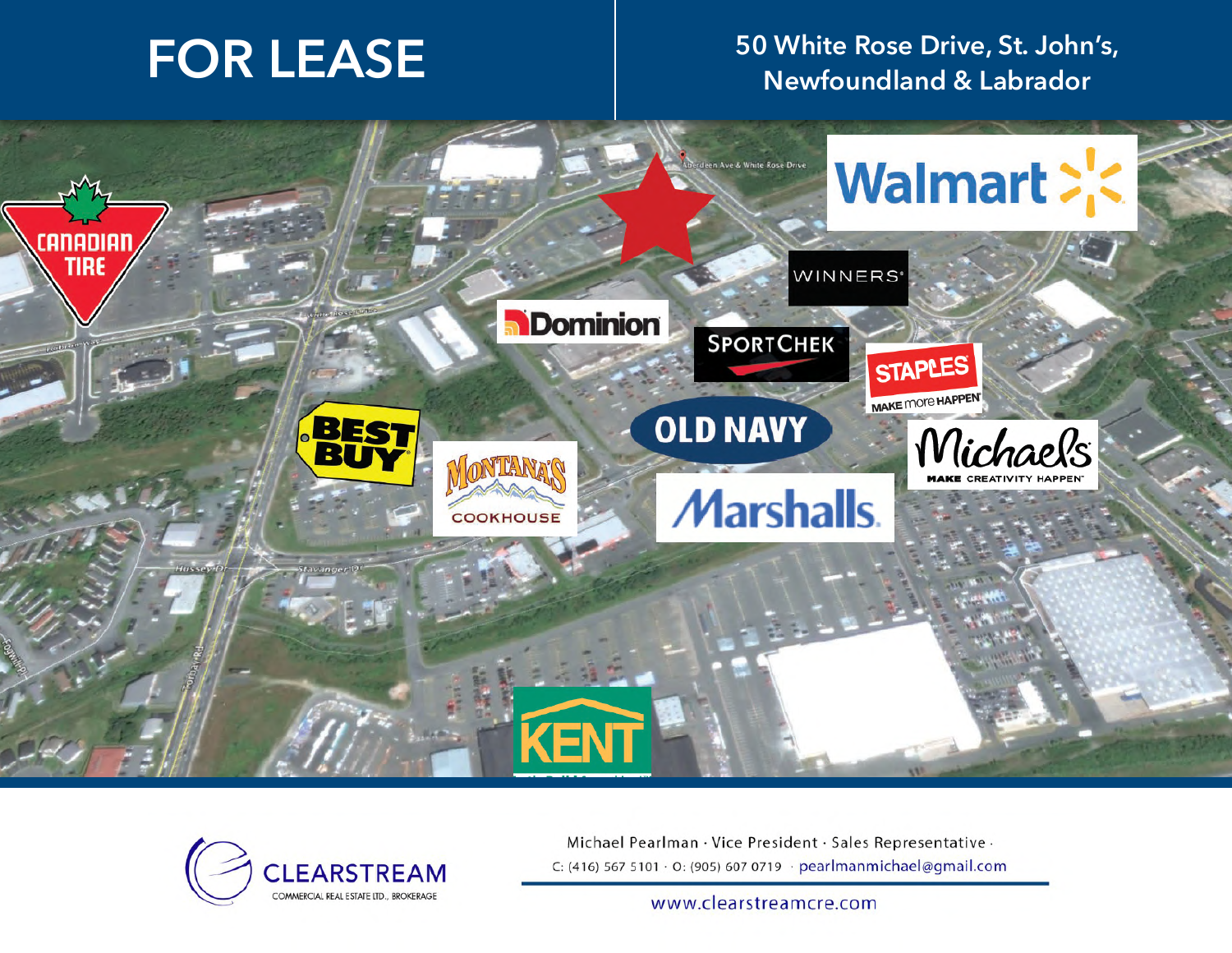# **Site Features**

## **50 White Rose Drive, St. John's, Newfoundland & Labrador**



| Units Available |             |                     |
|-----------------|-------------|---------------------|
| 4,200 Sq Ft     | 5,400 Sq Ft | Up to 10,700 Sq Ft  |
| 4,100 Sq Ft     | 650 Sq Ft   | <b>In New Build</b> |

#### **STAVANGER POWER CENTRE**

#### **PROPERTY OVERVIEW:**

**Type:** Regional New Format Centre **G.L.A.:** 80,000 SF The Centre offers excellent visibility and main road access via a signalized corner in St. John's dominant new format retail node.

#### **BENEFITS:**

• The Development is located in St. John's dominant & largest retail node (Stavanger Power Centre), with approximately 1,400,000 square feet of retail, which includes Wal-Mart, Dominion, Sport Chek, Best Buy, Staples, Old Navy, Marshalls and Michaels amongst many other National Brands.

• The recently built White Rose and Aberdeen Centre includes Party City, Dollarama, Carter's Oshkosh, Bulk Barn, along with several other notable retailers and brands. The centre has just undergone an expansion to accommodate Pet Valu, along with an enlarged Party City footprint.

- Mastermind and Freshii recently opened on site.
- Extensive frontage on Aberdeen Avenue with excellent visibility from the Walmart Supercentre and the new Canadian Tire off Torbay Road.
- 
- 65% of traffic to this node passes along Aberdeen Avenue.
- Regional draw of 282,000 people including 196,000 people in the St. John's CMA
- Low operating costs & ample parking
- Pylon signage available on Aberdeen and White Rose.
- End cap and in-line units available.



Michael Pearlman · Vice President · Sales Representative · C: (416) 567 5101 · O: (905) 607 0719 · pearlmanmichael@gmail.com

www.clearstreamcre.com